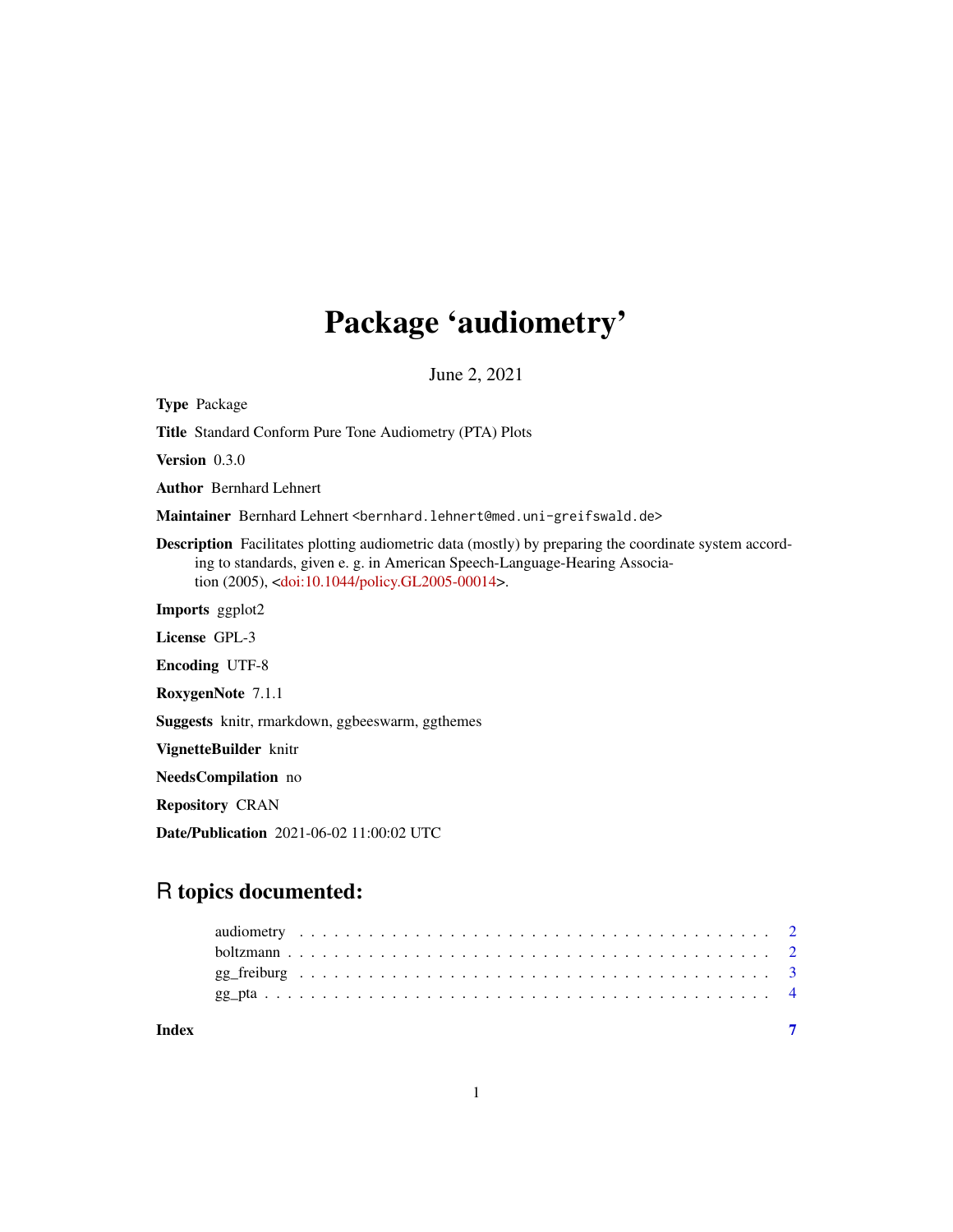<span id="page-1-0"></span>

#### Description

a package for standard confirm pur tone audiomety data visualisation using the versatile ggplot2 package.

#### Details

Right now this is almost only about the gg\_pta function to start a ggplot with pure tone audiometry data so that the reference frame looks familiar to audiologists and ent doctors.

boltzmann *Boltzmann's function*

#### Description

s-shaped curve , originally used as discrimination function to draw the "normal" curves in the Freiburger Sprachtest before I could find the official norm values. Could still be usefull for someone seeking to add something like that to her plots be it as example or for simulation. The function is given as  $y = (exp(-4*(L-L_50))\cdot (s_5-50)^{-1})$  this is similar to a logistic regression result but with parameterization that is expecially usefull here:

#### Usage

boltzmann(L,  $L_50 = 18.4$ ,  $s_50 = 0.08$ )

#### Arguments

|      | sound pressure level for which the intelligibility is to be computed                                                                                                                     |
|------|------------------------------------------------------------------------------------------------------------------------------------------------------------------------------------------|
| L_50 | sound pressure level at 50% intelligibility                                                                                                                                              |
| s 50 | intelligibility at L 50, happens to be 8% in Freiburger Zahlentest and 5% in<br>Freiburger Einsilbertest (values taken from S. Hoth, Der Freiburger Sprachtest,<br>HNO 2016, 64:540-48). |

#### Value

predicted intelligibility

#### Examples

# Freiburger Einsilbertest has L\_50 = 29.3 dB and s\_50 at 5 %/dB. # Compute the expected intelligibility at 20, 30 and 40 dB SPL

 $boltzmann(L = c(20, 30, 40), L_50 = 29.3, s_50 = .05)$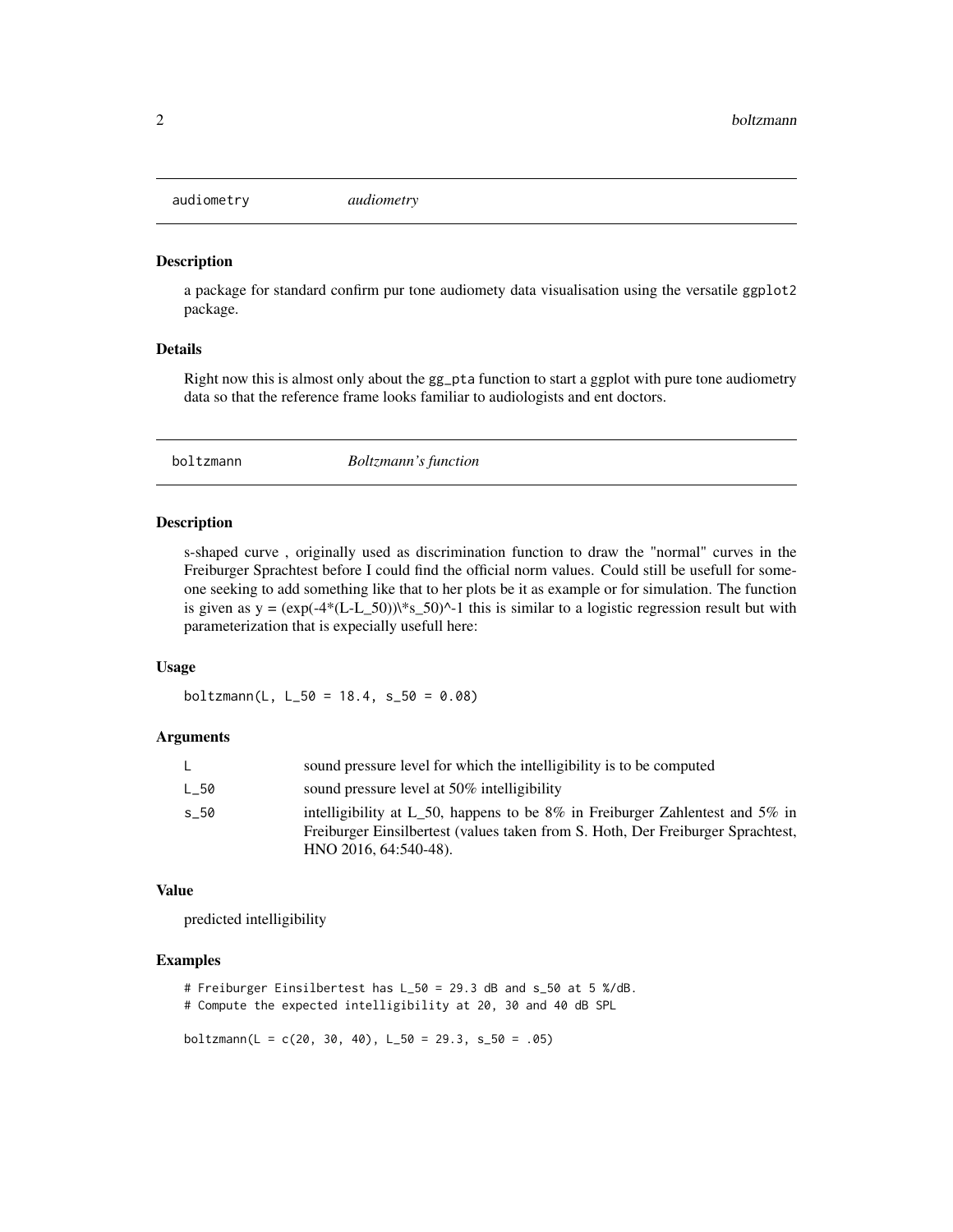<span id="page-2-0"></span>

#### Description

Draws the most influential speech intelligibility test in German speaking countries. This function serves as a starting point for plotting data in way that reflects the usual representation of Freiburger Sprachtest results.

#### Usage

```
gg_freiburg(
  data = data.frame(),mapping = aes(),
 horizontal = FALSE,
  xlab = "Sprachschallpegel [dB]",
 ylab = "Sprachverstehen [%]",
  x\_ticks\_at = seq(0, 110, 10),y_ticks_at = seq(0, 100, 20),
 plot_reference = TRUE,
 plot_reference_lwd_1 = 0.8,
  plot_reference_lwd_2 = 0.8,
 plot_reference_color_1 = "darkgrey",
 plot_reference_color_2 = "darkgrey",
 plot_discr_loss_scale = TRUE,
 plot_discr_loss_scale_values = seq(0, 90, 10),
 plot_discr_loss_scale_color = "darkgrey",
 NC_alpha = NULL,
 HV_color = NULL
)
```
#### Arguments

| data                 | a data frame that is given to ggplot for initialization                                                                                     |
|----------------------|---------------------------------------------------------------------------------------------------------------------------------------------|
| mapping              | same as mapping in ggplot2::ggplot                                                                                                          |
| horizontal           | logical whether to orient the plot horizontally                                                                                             |
| xlab                 | label on the x axis                                                                                                                         |
| ylab                 | label on the y axis                                                                                                                         |
| x ticks at           | vector of x values where numbers on x axis should appear. This is $seq(0, 110,$<br>10) in the DIN but $c(0, seq(5, 120, 15))$ in Muster 13. |
| v_ticks_at           | corresponding to x_ticks_at for the y axis. Set to $seq(0,100,10)$ to mimick the<br>DIN, $seq(0, 100, 20)$ to mimick Muster 13.             |
| plot_reference_lwd_1 | plot_reference logical whether to plot the normal hearing curves for numbers and syllables                                                  |

line width for reference line 1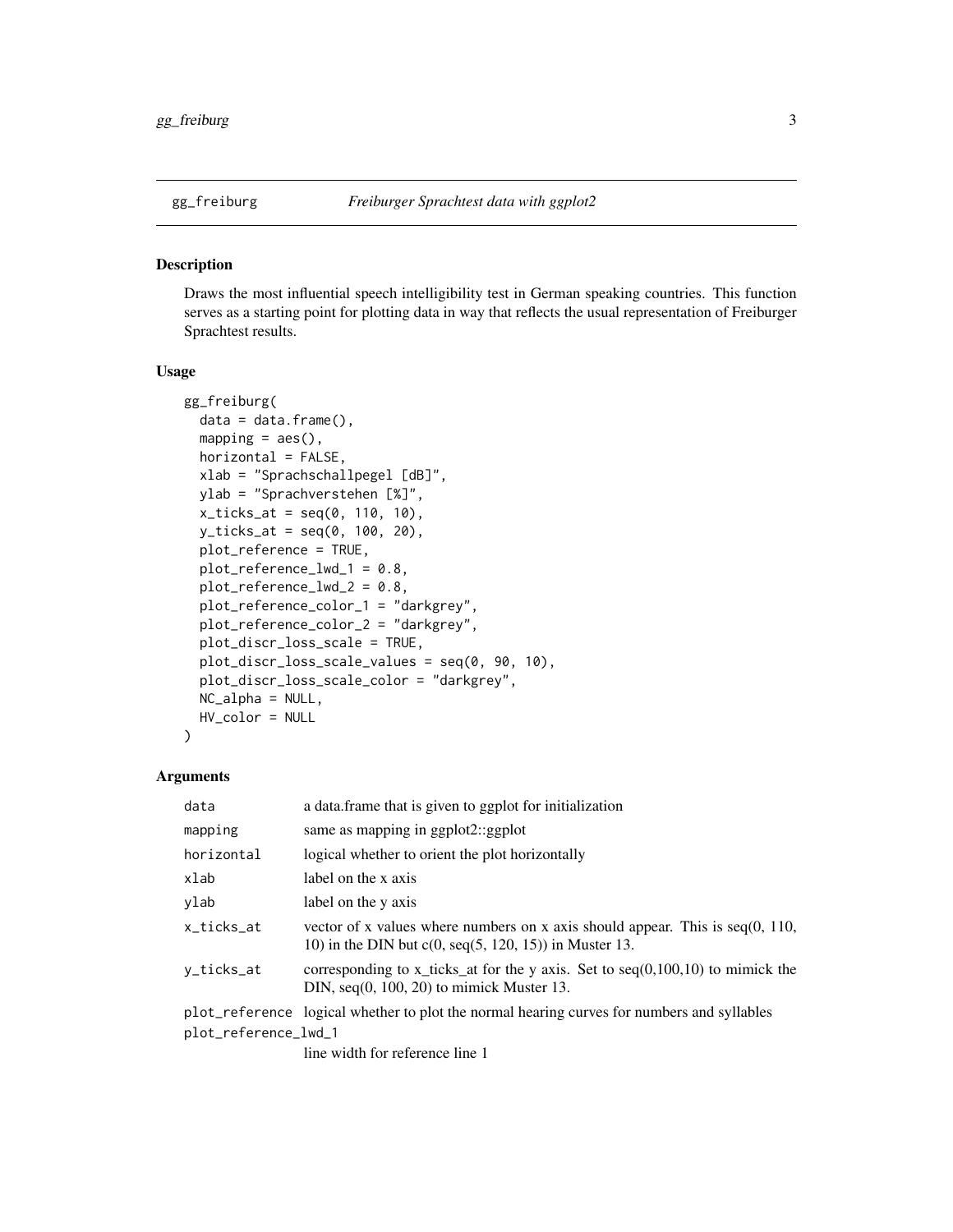<span id="page-3-0"></span>

| plot_reference_lwd_2         |                                                                                   |  |  |  |  |  |  |
|------------------------------|-----------------------------------------------------------------------------------|--|--|--|--|--|--|
|                              | line width for reference line 2                                                   |  |  |  |  |  |  |
| plot_reference_color_1       |                                                                                   |  |  |  |  |  |  |
|                              | line color for reference line 1                                                   |  |  |  |  |  |  |
| plot_reference_color_2       |                                                                                   |  |  |  |  |  |  |
|                              | line color for reference line 2                                                   |  |  |  |  |  |  |
| plot_discr_loss_scale        |                                                                                   |  |  |  |  |  |  |
|                              | logical whether to print discrimination loss values in the middle of the plot     |  |  |  |  |  |  |
|                              | (likely to change in later versions)                                              |  |  |  |  |  |  |
| plot_discr_loss_scale_values |                                                                                   |  |  |  |  |  |  |
|                              | numeric vector of discrimination loss values (likely to change in later versions) |  |  |  |  |  |  |
| plot_discr_loss_scale_color  |                                                                                   |  |  |  |  |  |  |
|                              | color value of discrimination loss values (likely to change in later versions)    |  |  |  |  |  |  |
| NC_alpha                     | deprecated parameter that was used only in version 0.2.0                          |  |  |  |  |  |  |
| HV_color                     | deprecated parameter that was used only in version 0.2.0                          |  |  |  |  |  |  |
|                              |                                                                                   |  |  |  |  |  |  |

#### Value

a ggplot suitable for adding Freiburger Sprachtest data as geom\_\*

#### Examples

```
library(ggplot2)
data.frame(loud = c(20, 35, 50, 65), perc = c(0, 10, 65, 100)) |>
gg_freiburg(aes(x = loud, y = perc)) +
  geom_point() +
    geom_line()
id = gl(25, 4)gender=gl(2,25, label =c("Frauen", "M\u00e4nner"))
x = rep(c(35, 50, 65, 80), 25)
y = 100 * \text{boltzmann}(jitter(x,3), 45, .03)example <- data.frame(Patient=id, Geschlecht = gender, x=x, y=y)
p <- gg_freiburg() +
        geom\_boxplot(aes(x = x, y = y, group = x), example) +geom\_line(aes(x = x, y = y, color = Geschichte, group = id), example)print(p)
gg_freiburg(plot_reference_lwd_1 = 2.5, plot_reference_lwd_2 = 3,
           plot_reference_color_1 = "green", plot_reference_color_2 = "pink")
```
gg\_pta *Make a primer for pure tone audiograms with ggplot2*

#### Description

Call this to start building a plot based on pure tone audiometry.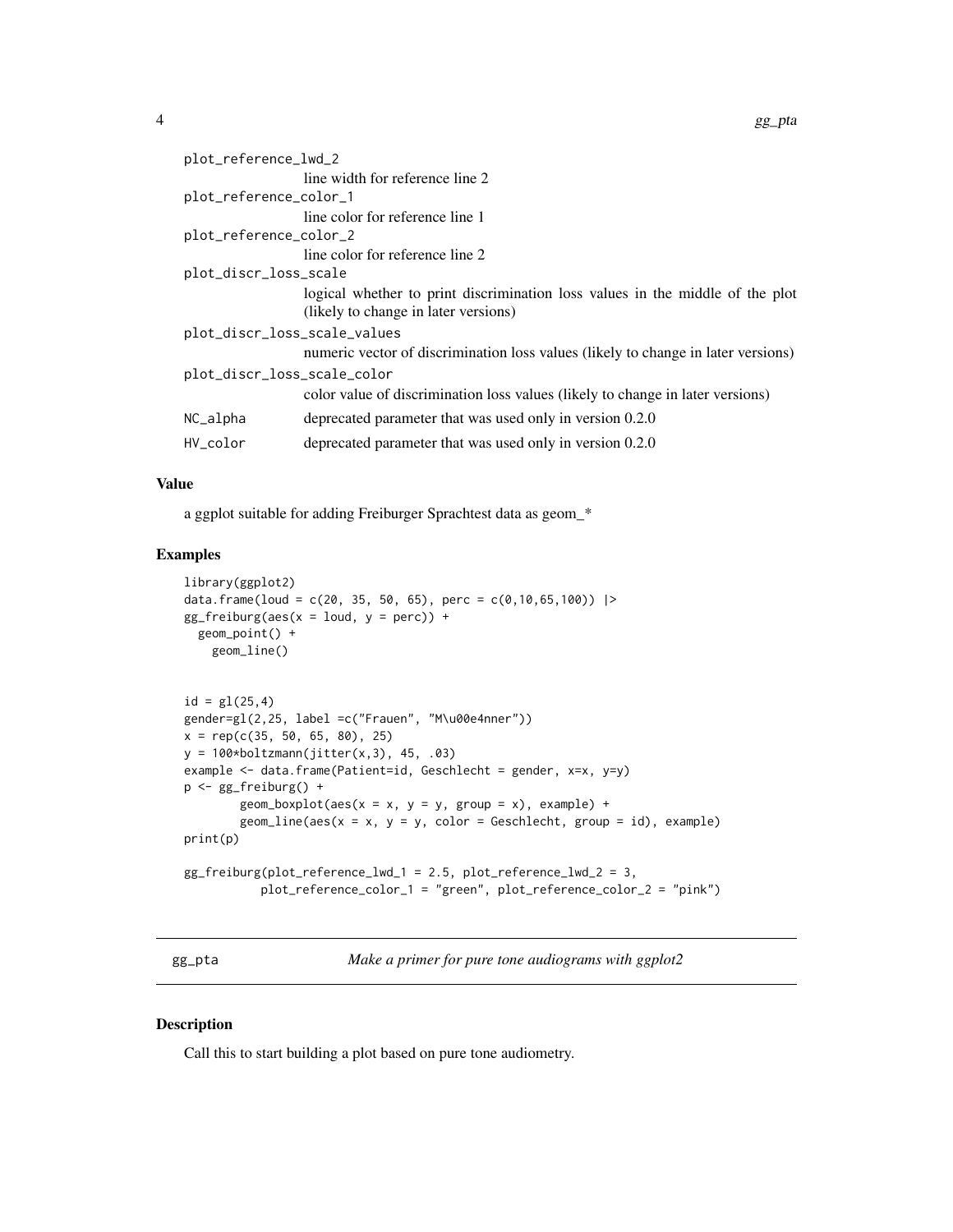$gg$ \_pta 5

#### Usage

```
gg_pta(
 data = data.frame(),theme = theme_light,
 lettermark = NULL,
 lettermarksize = 30,
 xlab = "Frequency in Hertz (Hz)",
 ylab = "Hearing Levels in Decibels (dB)",
 xlim = c(125, 8000),
 xbreaks = c(125, 250, 500, 1000, 2000, 4000, 8000),
 minor_xbreaks = c(750, 1500, 3000),
 x_base_lwd = 1,
 xlabels = c("125", "250", "500", "1000", "2000", "4000", "8000"),ylim = c(120, -10),
 yposition = "left"
)
```
#### Arguments

| data          | data. frame that contains the data, later to be added to the plot. If no such<br>data.frame is available, can be data = data.frame $(0)$        |
|---------------|-------------------------------------------------------------------------------------------------------------------------------------------------|
| theme         | theme for plotting in ggplot2. Can be set to NULL. A different theme can always<br>be added later                                               |
| lettermark    | either "R" or "L" or $c("R", "L")$ to add a letter describing the left or right side<br>(see lettermarksize)                                    |
|               | lettermarksize size of letter for lettermark                                                                                                    |
| xlab          | string containing the x axis label                                                                                                              |
| ylab          | string containing the y axis label                                                                                                              |
| xlim          | limits of the frequencies displayed at the x axis.                                                                                              |
| xbreaks       | frequencies at which major line breaks should be drawn. Must be of same length<br>as xlabels                                                    |
| minor_xbreaks | frequencies at which minor line breaks should be drawn                                                                                          |
| x_base_lwd    | if positive, a line to mark the 0 dB threshold level is drawn, the line width of<br>which is given by x_base_lwd. Set to -1 to turn the line of |
| xlabels       | vector of strings as frequency axis labels. Must be of same length as xbreaks.                                                                  |
| ylim          | limits of the decibels on the y axis                                                                                                            |
| yposition     | side on which to label the y axis: either "right" or "left"                                                                                     |

#### Details

This function is called instead of ggplot2::ggplot with a data.frame and will return a ggplot with fixed axes, fixed axis ratio, ...

#### Value

a ggplot with standard axis ratio, given axis etc. to add geoms to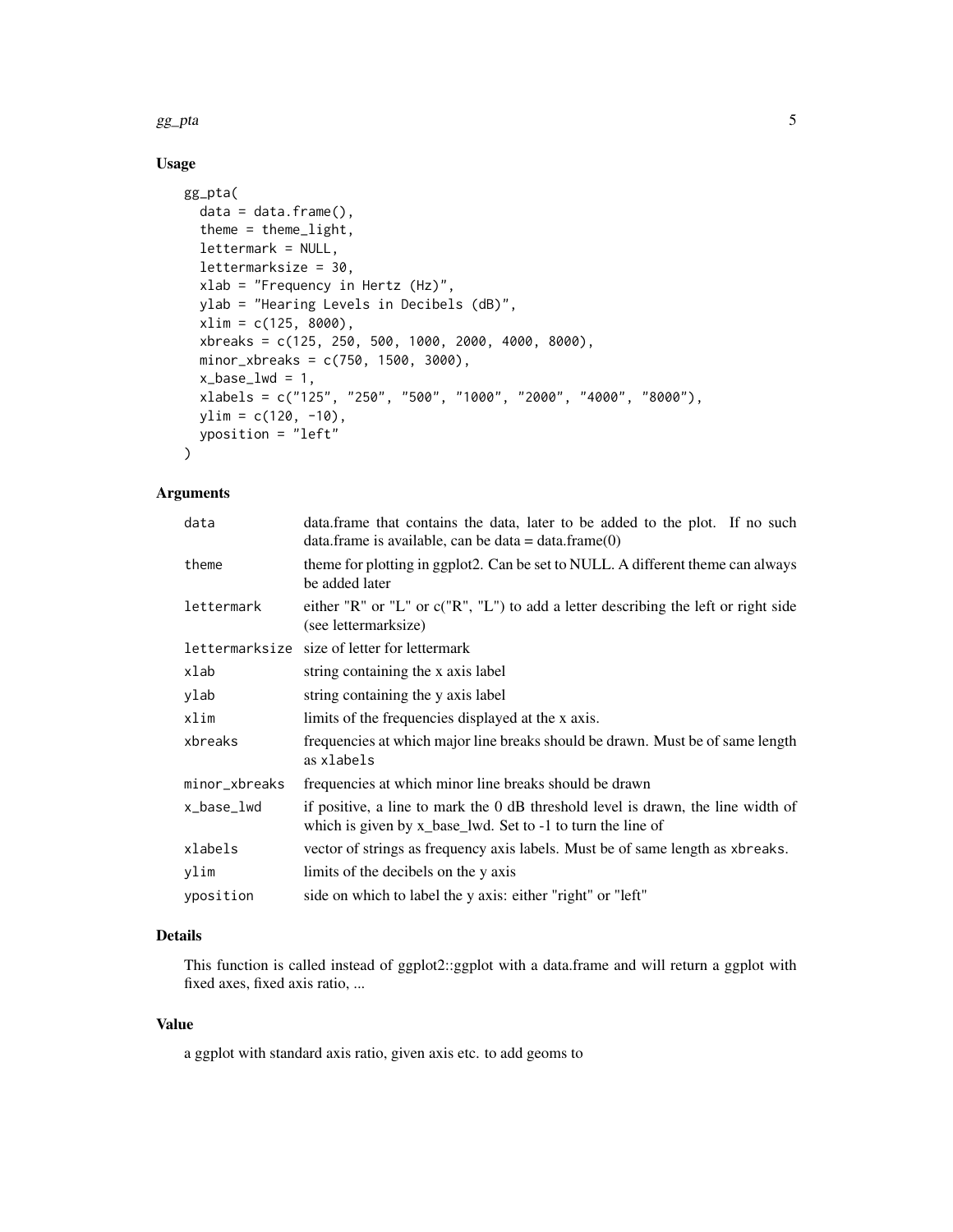#### Author(s)

Bernhard Lehnert

#### Examples

```
library(ggplot2)
fig1 <- gg_pta(data.frame())
print(fig1)
fig2 <- gg_pta(data.frame(), xlab="Frequency [Hz]", xlim=c(125,12000),
               xbreaks = c(125, 250, 500, 1000, 2000, 4000, 8000, 12000),
               xlabels = c("125", "250", "500", "1k", "2k", "4k", "8k", "12k"))
print(fig2)
expl <- data.frame(x=rep(c(500, 1000, 2000, 4000), 200),
                  y=5 + 70*rbeta(200,1,5))
fig3 <- gg_pta(expl, lettermark = "R",
               xlab="frecuencia", ylab="volumen") +
             geom_boxplot(aes(x=x, y=y, group=x)) +
             theme_grey()
print(fig3)
```